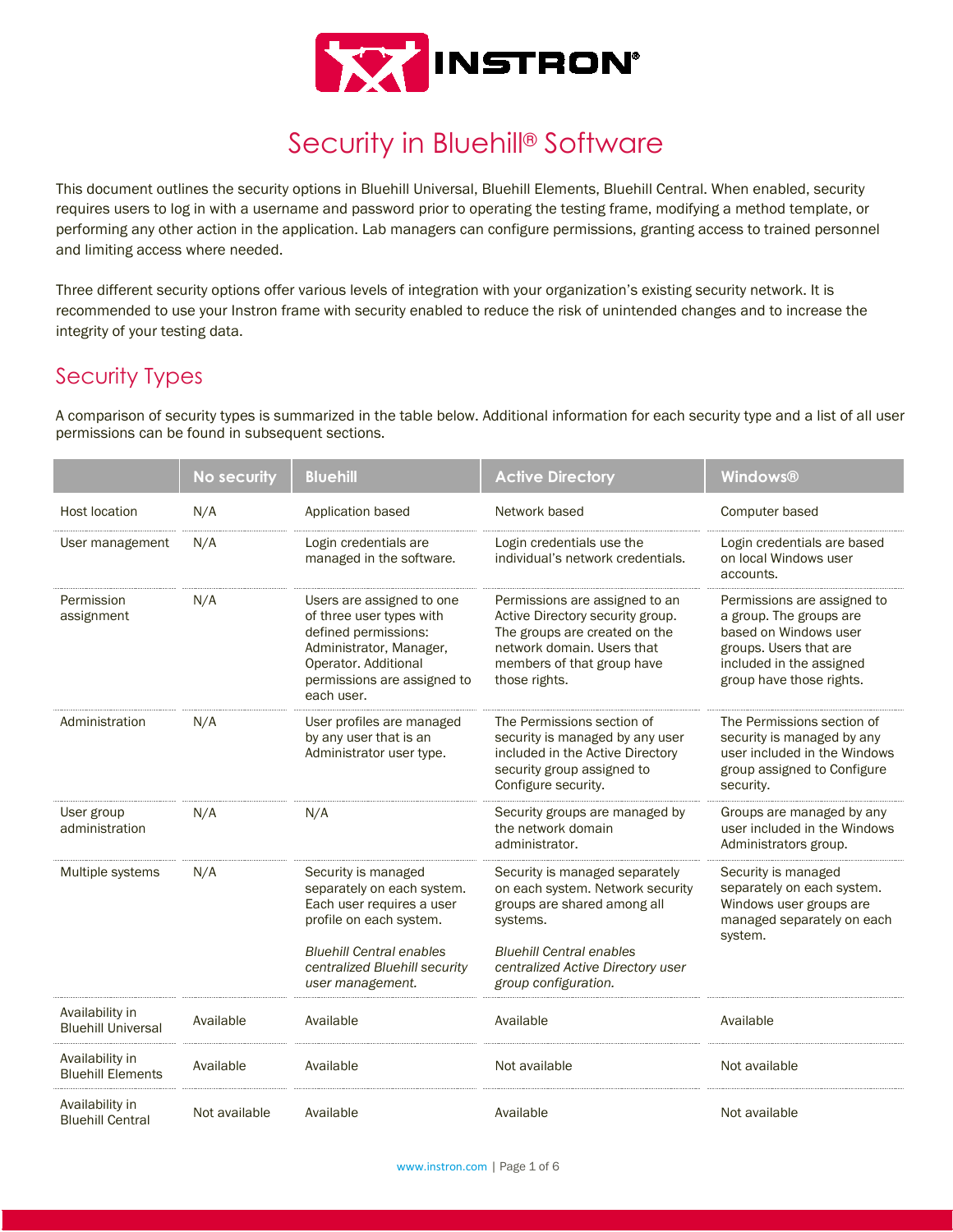## No security

No security is the default setting for the Bluehill Universal and Bluehill Elements (Bluehill Central requires security to be enabled). This setting provides all users with full access to all sections of the software. Anyone can edit:

- the system configuration
- all method files
- all report template files
- all sample files

With this option, the system does not monitor the person that ran a test or last saved the method/sample. Therefore the User, Method author and Sample author parameters are not available in the method template.

## Bluehill

Bluehill security is internal to the software and is based on creating a user profile for each person that requires access to the system. Permissions are organized into three user types that provide different levels of access to the software. There must be at least one user designated as an administrator to manage the security feature and user profiles.

An administrator creates a user profile for each person and assigns a user classification of Administrator, Manager or Operator. The type of classification that is assigned determines the level of access within the software. Each user profile, regardless of the user type, can be further customized with the listed permissions. Disabling these permissions prevent a user from performing that task.

## Active Directory

Active Directory security uses the network domain that is managed by your network administrator. The security permissions are assigned to an Active Directory security group and any user that is included in that group has those rights. The user groups are created and managed by the network administrator.

This type of security establishes team permissions rather than individual user permissions, as compared to the Bluehill security format. The Active Directory groups are managed by your IT department. After a group is assigned to each permission, any changes to the users included in a group is done by the network administrator. You will need to work with your IT department to request changes to these groups, as described in the following sections.

#### For the Lab Manager – Active Directory

The lab manager will be responsible for identifying what groups need to be created and which users should be assigned to those groups. As seen below, the lab manager will need to select an Active Directory group for each permission. When the user logs in to the software with their Active Directory credentials, the software determines if the user is part of the group assigned to each permission. If the user is part of that group, they will be given the corresponding permission.

To identify what Active Directory groups need to be created, lab managers should determine what roles and permissions Bluehill Universal or Bluehill Central users should have. For example, do you need just one for administrators and one for operators? If so, you can make a request to your IT department to create two security groups: a *BluehillAdministrators* and a *BluehillOperators* group. You can then select the appropriate group for each permission. Assigning user groups to permissions must occur on each system running Bluehill Universal, unless the system is connected to Bluehill Central, in which case security settings are automatically received from the Bluehill Central's Team settings.

It should be noted that you can only choose one group per permission. This means that if you want John Smith to be an Administrator and have all permissions, he will need to be added to both the *BluehillAdministrators* and *BluehillOperators* groups in Active Directory. If you want complete customization on a user-by-user basis, you could create an Active Directory group per permission.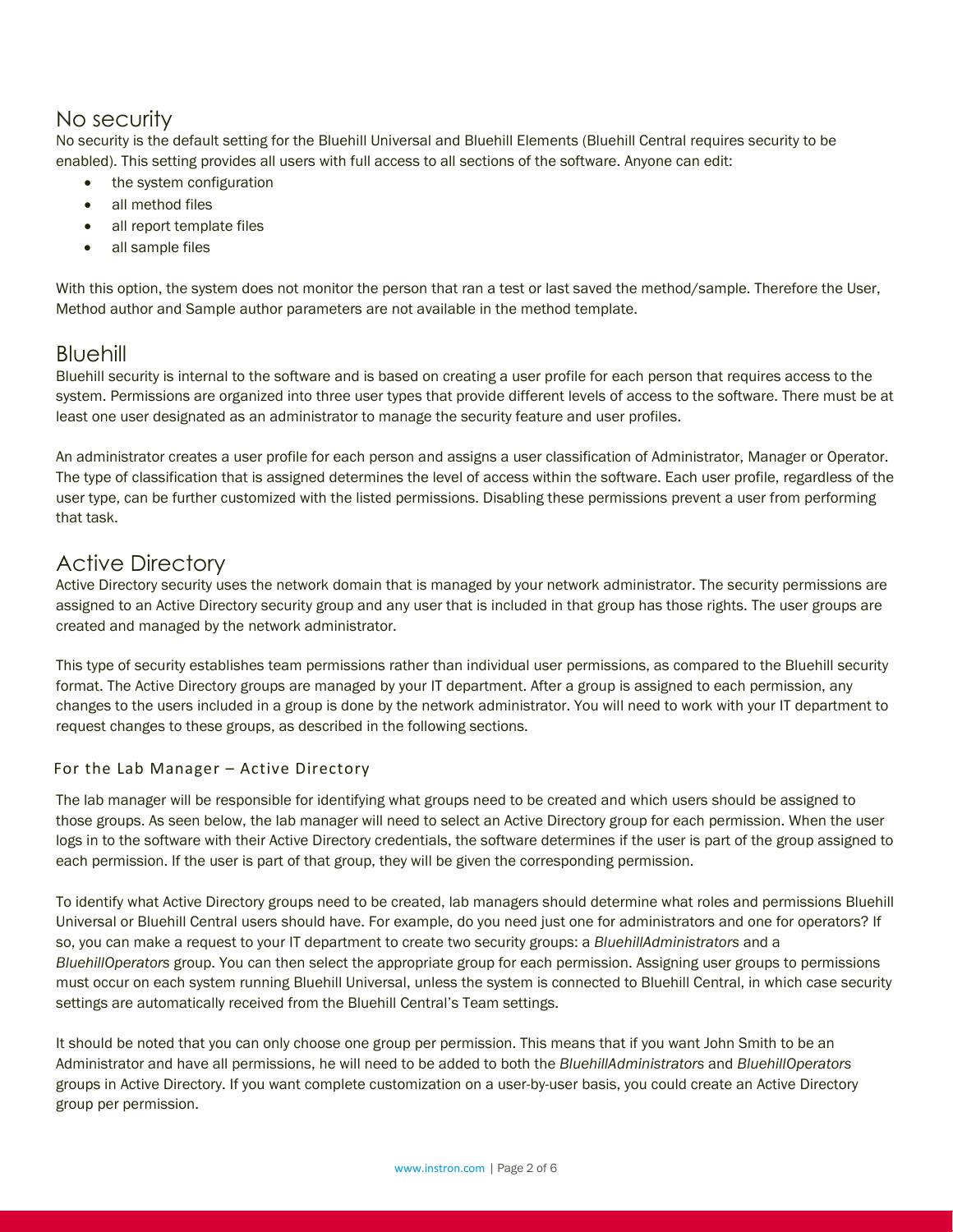In addition to selecting specific Active Directory groups, there are two common groups: *All users* and *No users*. If the *All users* group is selected for a permission, this will allow all users to have this permission. If the *No users* group is selected for a permission, this permission is not allowed for any user.

Great care should be made when identifying what users should be part of each Active Directory group. You do not want to configure your security system where no one can log in or change the security settings. For example, by selecting a security group that your team is not a member of will prevent them from logging into the software.

As the lab manager, you will need to specify to your IT department what groups are needed, and which users should be part of that group. Over time, as new members join your lab and have proper training on the Instron system, you can simply ask your IT department to add those new members to your pre-determined groups.

#### For the IT Administrator - Active Directory

The lab manager will have provided you with a series of groups and users that should be added to each group. You will need to create a security group for each of the specified groups and add the specified users to each group. Bluehill will only check for security groups and not distribution groups, so it is important to create a security group.

When Bluehill Universal or Bluehill Central is started, it will connect to the domain that the computer is configured for, and first validate the user's credentials against the domain. If the user is attempting to connect to a domain that is different than the domain that the computer is configured for, the user can include the domain in the username, for example, *acme\jsmith*. If the login is successful, Bluehill will then run a query against the domain to evaluate each of the permissions by checking to see if the user is a member of each Active Directory group.

As a precaution, if the lab manager incorrectly configures the security settings within Bluehill Universal or Bluehill Central, an IT domain administrator can always log in and configure the security settings within the software, even if they are not part of the groups specified. The IT domain administrator will not have any other permissions unless he or she are members of the Active Directory groups for each permission.

#### **Permissions**

| Login:                                       | All users                     |
|----------------------------------------------|-------------------------------|
| Test specimens:                              | <b>BluehillOperators</b>      |
| Change a tested specimen:                    | <b>BluehillManagers</b>       |
| Delete a tested specimen:                    | No users                      |
| Exclude a tested specimen:                   | <b>BluehillManagers</b>       |
| Change workspace<br>properties:              | <b>BluehillManagers</b>       |
| Override sample location:                    | <b>BluehillManagers</b>       |
| Discard the sample:                          | No users                      |
| Overwrite an existing sample<br>via Save As: | <b>BluehillManagers</b>       |
| Analyze samples:                             | BluehillManagers              |
| Edit methods:                                | BluehillManagers              |
| Configure the system:                        | <b>BluehillAdministrators</b> |
| Configure security:                          | <b>BluehillAdministrators</b> |
| Configure Traceability:                      | <b>BluehillAdministrators</b> |
| Group A reviewer:                            | <b>BluehillManagers</b>       |
| Group B reviewer:                            | <b>BluehillManagers</b>       |
| Group C reviewer:                            | <b>BluehillManagers</b>       |
| View audit trail:                            | <b>BluehillOperators</b>      |

Active Directory security group configuration in Bluehill Universal (example)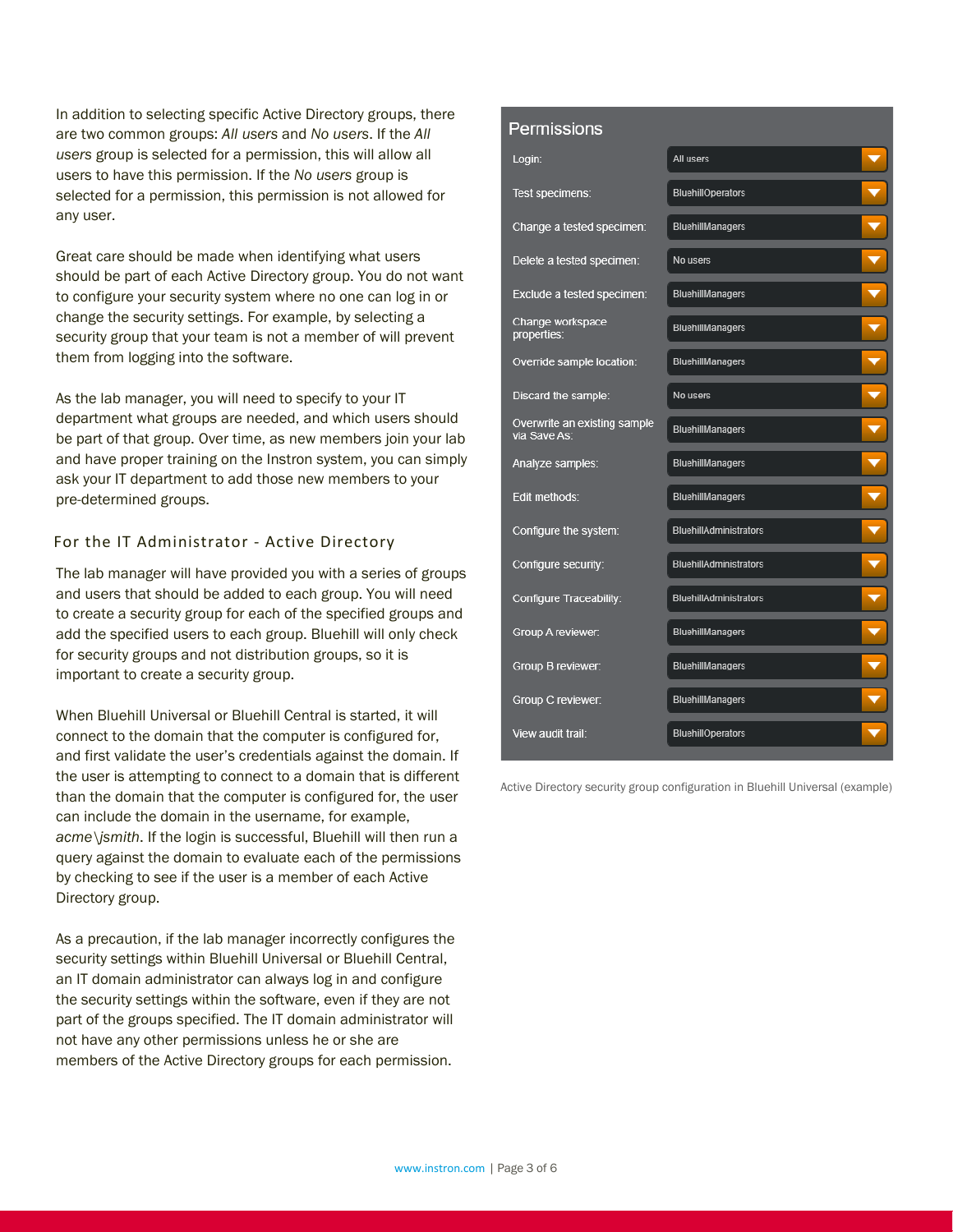## Windows®

Windows security uses the local user accounts and groups provided by the Windows operating system. In the software, the security permissions are assigned to a group and any user that is included in that group has those rights. The user groups are created and managed via the Windows user accounts.

This type of security requires very little maintenance from within the software. After groups are assigned to the various permissions, any changes to the users included in a group is done via the Windows control panel, by any user included in the Administrators group. The software includes several common groups:

- *All users* By default includes all users. There is no specific group to maintain
- *No users* By default excludes all users. There is no specific group to maintain
- *Administrators* Includes any user that is included in the Windows Administrators group
- *Users* Includes any user that is included in the Windows Users group

The security feature can be enabled using just the common groups listed above. Additional groups can be created to further customize the security feature, if necessary. For example, a group can be created for each permission and then add only the users that should perform each task. It is recommended that you work with your IT department to create the user accounts and the groups that will be assigned in the software.

## **Permissions**

The following permissions are available as specified for Bluehill Universal, Bluehill Elements, and Bluehill Central:

|                         |                                                                                                                                                                                                                                                                                                                                                                                                                                                                                                                                                                                                                                                   | <b>Software Application</b>         |                                    |                            |
|-------------------------|---------------------------------------------------------------------------------------------------------------------------------------------------------------------------------------------------------------------------------------------------------------------------------------------------------------------------------------------------------------------------------------------------------------------------------------------------------------------------------------------------------------------------------------------------------------------------------------------------------------------------------------------------|-------------------------------------|------------------------------------|----------------------------|
| <b>Permission</b>       | <b>Description</b>                                                                                                                                                                                                                                                                                                                                                                                                                                                                                                                                                                                                                                | <b>Bluehill</b><br><b>Universal</b> | <b>Bluehill</b><br><b>Elements</b> | <b>Bluehill</b><br>Central |
| Log in                  | Allows access to the software by logging in with proper login credentials.<br>Bluehill security provides login permissions to all users.                                                                                                                                                                                                                                                                                                                                                                                                                                                                                                          |                                     |                                    |                            |
| Configure<br>the system | An authorized user can:<br>change the configuration of the frame, including Operator Protection settings<br>edit transducer configurations<br>configure the TrendTracker database, if purchased<br>configure email and Instron® Connect<br>customize the default units the system uses for new methods.<br>connect and disconnect the testing system from Bluehill Central.<br>In Bluehill security, only an Administrator can access these<br>sections of the Admin tab.                                                                                                                                                                         |                                     |                                    | $\times$                   |
| Configure<br>the team   | Allows access to the Bluehill Central application as follows:<br>Settings module to edit:<br>$\bullet$<br>the team name and the modules for the team<br>$\circ$<br>the security settings, including member permissions<br>$\circ$<br><b>TrendTracker connections</b><br>$\circ$<br>email notifications for the team<br>$\circ$<br>This individual is responsible for creating user profiles and adding/removing team<br>members as necessary.<br>System administration to add additional teams, remove teams from the<br>$\bullet$<br>server, edit the identification information in a user profile and remove a user<br>profile from the server. | $\times$                            | $\times$                           |                            |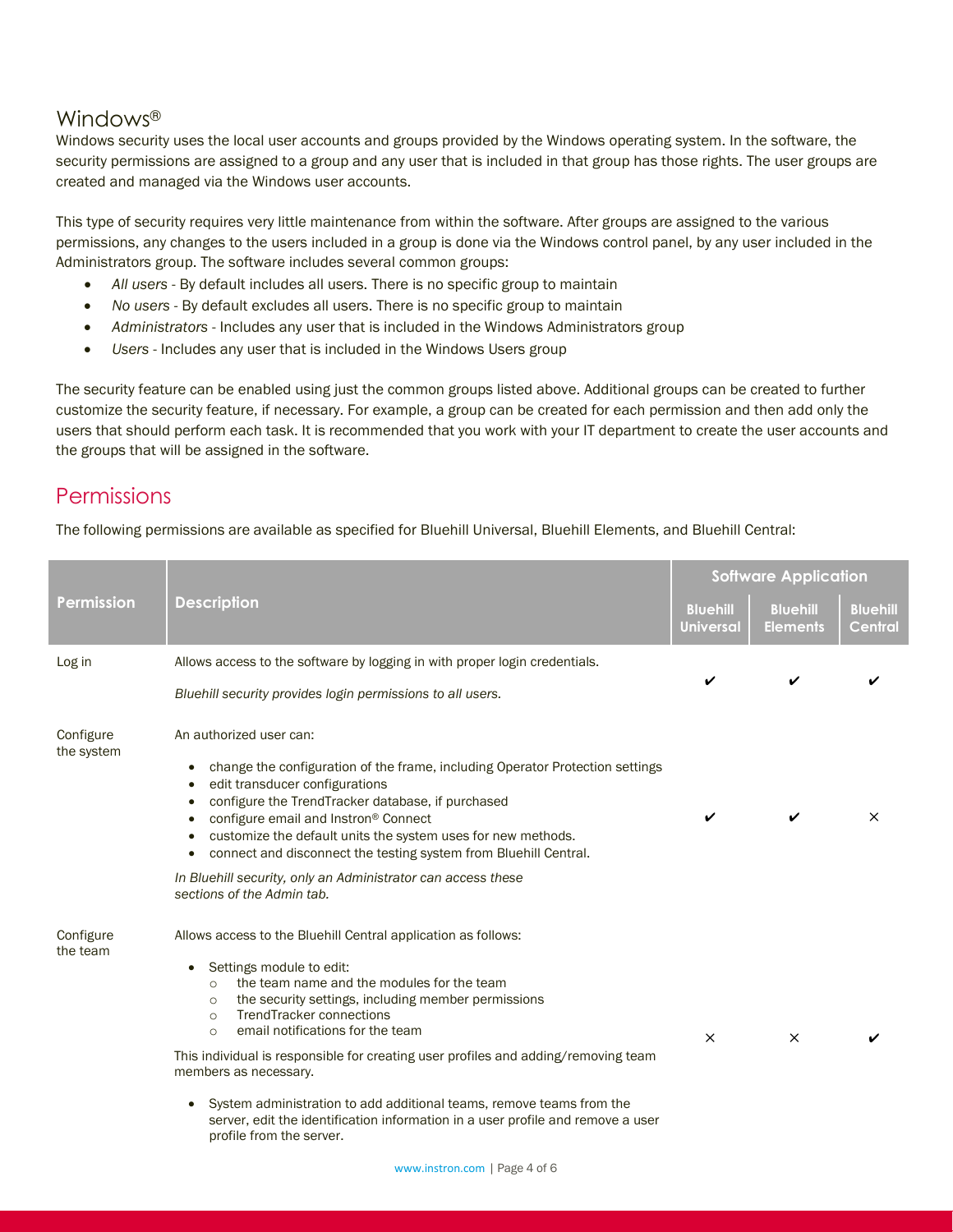|                                                                      |                                                                                                                                                                                                                                                                                                                                                                                                                       | <b>Software Application</b>         |                                    |                                   |
|----------------------------------------------------------------------|-----------------------------------------------------------------------------------------------------------------------------------------------------------------------------------------------------------------------------------------------------------------------------------------------------------------------------------------------------------------------------------------------------------------------|-------------------------------------|------------------------------------|-----------------------------------|
| Permission                                                           | <b>Description</b>                                                                                                                                                                                                                                                                                                                                                                                                    | <b>Bluehill</b><br><b>Universal</b> | <b>Bluehill</b><br><b>Elements</b> | <b>Bluehill</b><br><b>Central</b> |
| Configure<br>security                                                | Allows access to the Security section of the Admin tab. An authorized user can<br>enable or disable security, add or remove users, and change permissions.<br>In Bluehill security, only an Administrator can access the Security section.                                                                                                                                                                            |                                     |                                    | $\times$                          |
| Configure<br>Traceability*                                           | Allows access to the Traceability > Setup screen to configure the Traceability<br>feature and signature requirements.<br>In Bluehill security, only an Administrator has this permission.                                                                                                                                                                                                                             |                                     | $\times$                           |                                   |
| View audit trail*                                                    |                                                                                                                                                                                                                                                                                                                                                                                                                       | V                                   | $\times$                           |                                   |
| Group A<br>reviewer*<br>Group B<br>reviewer*<br>Group C<br>reviewer* | Assigns an individual to a review group, or multiple review groups, for Traceability<br>reviews. When one of these groups is assigned to review a file, anyone included in<br>the assigned group may complete the review.                                                                                                                                                                                             |                                     | $\times$                           |                                   |
| Manage files<br>and folders                                          | Allows a team member to manage files on the team database in the following<br>ways:<br>upload files to the team database in Bluehill Central<br>$\bullet$<br>download files to a local device<br>edit the attributes for a file<br>move a file within the team database<br>If a team member does not have this permission, the associated icons for the<br>above actions do not display in the Lab Management module. | $\times$                            | $\times$                           |                                   |
| Remove files<br>and folders                                          | Allows a team member to remove files and folders from the team database.                                                                                                                                                                                                                                                                                                                                              |                                     |                                    |                                   |
| Test specimens                                                       | Allows access to the Test tab to set up and test specimens.<br>In Bluehill security, all users have access to the Test tab.                                                                                                                                                                                                                                                                                           |                                     |                                    | $\times$                          |
| Edit methods                                                         | Allows access to the Method tab to edit parameters in a method file.<br>In Bluehill security, only an Administrator or Manager can access the Method tab.                                                                                                                                                                                                                                                             |                                     |                                    | $\times$                          |
| Delete a tested<br>specimen                                          | Allows a user to delete specimens from a sample.<br>When a specimen is deleted, its data is erased from the test data file and it cannot<br>be recovered. Specimens in the sample are renumbered. This may not be<br>desirable if you need to comply with certain standards.                                                                                                                                          |                                     |                                    | $\times$                          |